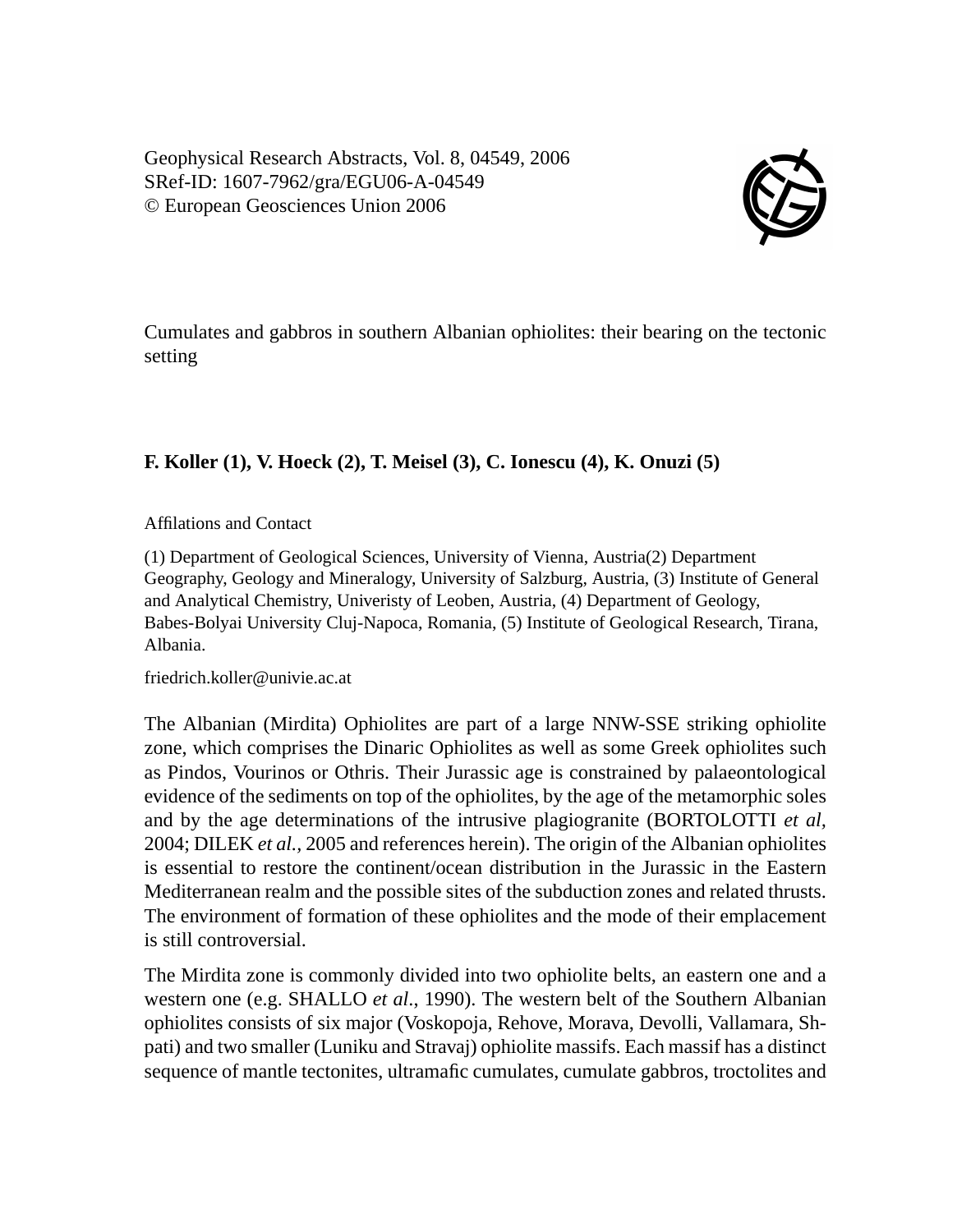isotropic gabbros. The western belt was supposed to consist of predominantly MORtype ophiolites with lherzolites, troctolites, gabbros and MOR-type basalts (HOECK *et al*., 2002). A volcanic section together with volcanogenic sediments is restricted to the massifs of Voskopoja and Rehove as well as to the small massifs of Luniku and Stravaj.

The eastern belt is characterized by harzburgites, wehrlites, gabbronorites, clinopyroxene gabbros, plagiogranites and volcanics. The latter show a wide range of SSZ compositions from basalts to andesites, dacites and rhyolites (SHALLO, 1994; BOR-TOLOTTI *et al.,* 1996; ROBERTSON & SHALLO, 2000; BORTOLOTTI *et al*., 2004).

Here we present evidence that at least in southern Albania the SSZ influence in the western belt is not restricted to the volcanic suite but is as well recorded in the ultramafic tectonites, ultramafic and mafic cumulates as in gabbros. Based on the close spatial and temporal relationship of MOR and SSZ magmas and cumulates, a backarc origin for the Albanian ophiolites is discussed.

The whole-rock geochemistry and mineral chemistry suggest a mid-ocean ridge environment for the origin of cumulates and gabbros from Voskopoja, Rehove and Morava, with only a minor SSZ contribution. The Shpati and the small Luniku massifs show MOR and SSZ signatures in their plutonic sequence. Cumulates and gabbros from Devolli and Vallamara formed in a SSZ environment. The predominance of MORgenerated crustal rocks and the relatively minor occurrence of SSZ-generated plutonics together with the volcanogenic sediments in Voskopoja and Rehove indicate a backarc basin origin of the western belt ophiolites and a westward-dipping subduction zone.

## **References**

BORTOLOTTI, V., CHIARI, M., MARCUCCI, M., MARRONI, M., PANDOLFI, L. & PRINCIPI, G. (2004): Ofioliti, 29(1): 19-35.

BORTOLOTTI, V., KODRA, A., MARRONI, M., MUSTAFA, F., PANDOLFI, L., PRINCIPI, G. & SACCANI, E. (1996): Ofioliti, 21(1): 3-20.

DILEK, Y., SHALLO, M. & FURNES, H. (2005): International Geology Review, 47: 147-176.

HOECK, V., KOLLER, F., MEISEL, T., ONUZI, K. & KNERINGER, E. (2002): Lithos, 65: 143-164.

ROBERTSON, A. H. F. & SHALLO, M. (2000): Tectonophysics, 316: 197 – 254.